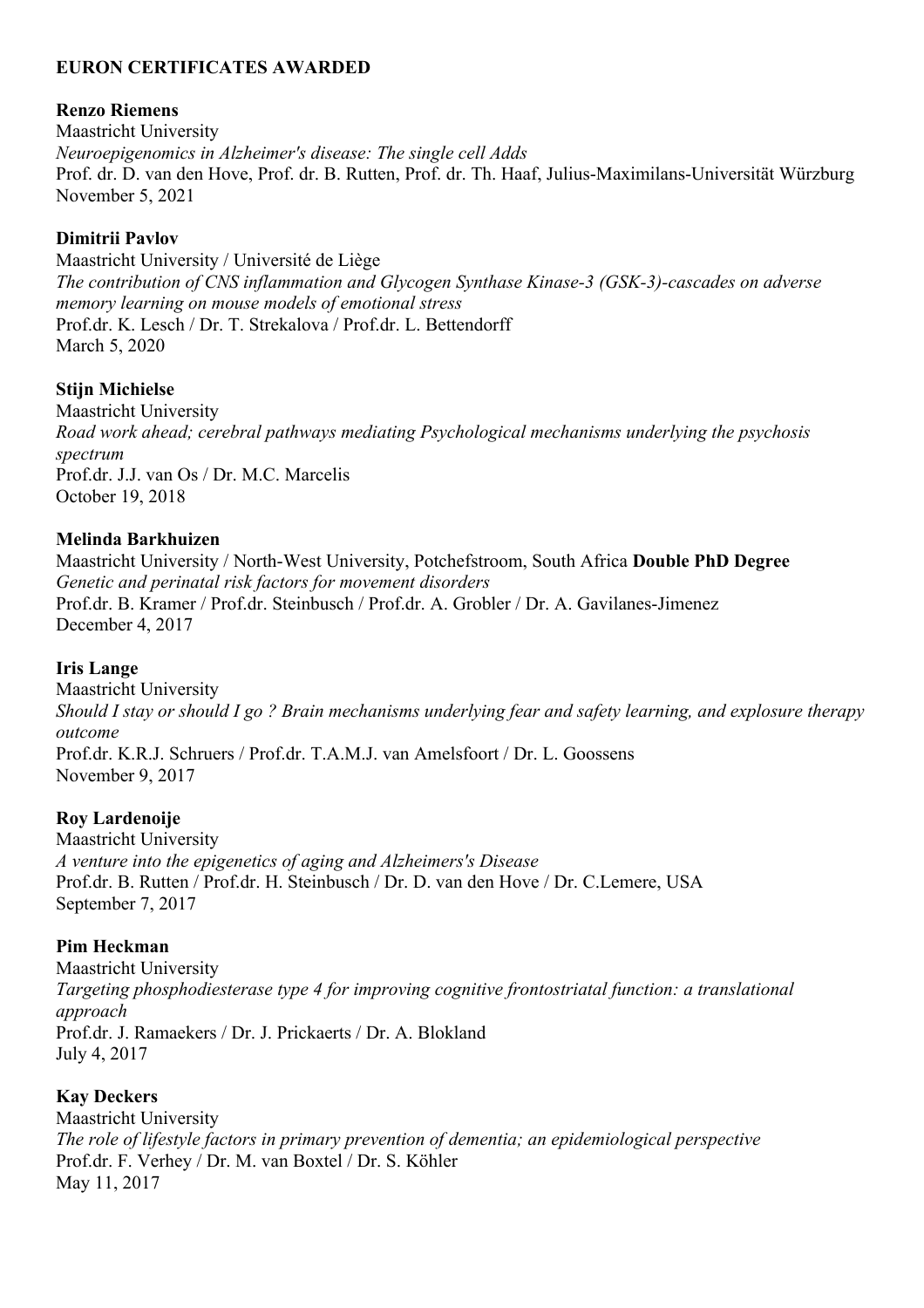### **Marion Levy**

Maastricht University / Paris Descartes **Joint PhD Degree** *Evaluation of BDNF/TrkB signaling as a common target in the treatment of major depression and Alzheimer's disease* Prof.dr. H. Steinbusch / Prof. dr. L. Lanfumey / Dr. G. Kenis / Dr. D. van den Hove April 5, 2017

# **Mark van den Hurk**

Maastricht University *Neuronal Identity and Maturation: Insights from the Single-Cell Transcriptome* Prof.dr. H.W.M. Steinbusch / Prof.dr. B.P.F. Rutten / Dr. G. Kenis; Dr. C. Bardy, Adelaide December 13, 2016

# **Joao Casaca Carreira**

Maastricht University *Making sense of Antisense Oligonucleotides Therapy in Experimental Huntington's Disease* Prof.dr. Y. Temel / Dr. A. Jahanshahi / Dr. W. van Roon-Mom December 8, 2016

# **Willemijn Jansen**

Maastricht University *The Path of Alzheimer's disease: from neuropathology to clinic* Prof. dr. F.R.J. Verhey / Dr. P-J Visser / Dr. I. Ramakers November 25, 2016

## **Anja Moonen**

Maastricht University *Emotion and Cognition in Parkinson's disease; etiology and neurobiological mechanisms* Prof. dr. F.R.J. Verhey / Dr. A.F.G. Leentjens March 24, 2016

## **Sarah-Anna Hescham**

Maastricht University *Novel Insights towards memory restoration* Prof.Dr. Y. Temel / Dr. A. Blokland / Dr. A. Jahanshahi December 15, 2015

## **Ehsan Pishva**

Maastricht University *Environmental Epigenetics in mental health and illness* Prof.Dr. J. van Os / Dr. B.P.F. Rutten / Dr. G. Kenis December 3, 2015

## **Romina Gentier**

Maastricht University *UBB+1, an important switch in the onset of Alzheimer's disease* Prof.Dr. H.W.M. Steinbusch / Prof.Dr. D.A. Hopkins / Dr. F. Van Leeuwen November 5, 2015

# **Martin Gevonden**

Maastricht University *The odd one out: exploring the nature of the association between minority status and psychosis* Prof.Dr. J-P. Selten / Prof.Dr. J. Booij, Uva / Prof.Dr. I. Myin-Germeys September 25, 2015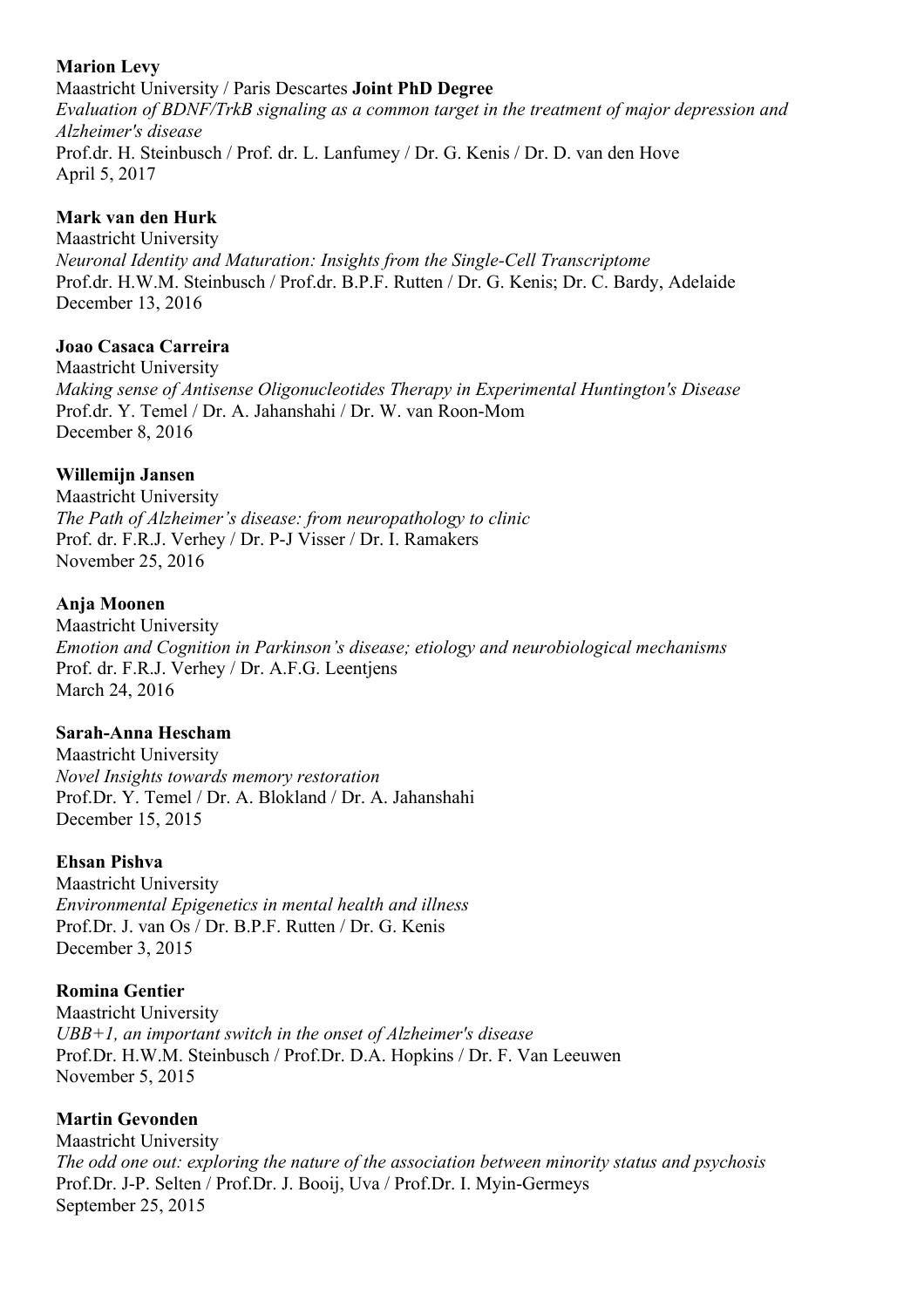## **Nick van Goethem**

Maastricht University *α7 nicotinic acetylcholine receptors and memory processes: mechanistic and behavioral studies* Prof.Dr. H.W.M. Steinbusch / Dr. J. Prickaerts June 25, 2015

# **Nicole Leibold**

Maastricht University *A Breath of fear; a translational approach into the mechanisms of panic* Prof.Dr. H.W.M. Steinbusch / Dr. K.R.J. Schruers / Dr. D.L.A. van den Hove June 25, 2015

# **Eva Bollen**

Maastricht University / KU Leuven: **Joint PhD Degree** *Cyclic nucleotide signaling and plasticity* Prof.Dr. H. Steinbusch / Prof.Dr. R. D'Hooge, KU Leuven December 23, 2014

## **Jose Luis Gerardo Nava**

Maastricht University *In vitro assay systems in the development of therapeutic intervention strategies for neuroprotection and repair* Prof.dr.med. J. Weis / Dr. G. Brook, UK Aachen / Prof.Dr. H.W.M. Steinbusch December 9, 2014

## **Sylvie J.M. Kolfschoten-van der Kruijs**

Maastricht University *Psychogenic non-epileptic seizures; the identification of neurophysiological correlates* Prof. Dr. A.P. Aldenkamp / Prof. Dr. K.E.J. Vonck, Universiteit Gent June 24, 2014

## **Sonny K.H. Tan**

Maastricht University *The subthalamic nucleus in Parkinson's disease* Prof. Dr. Y. Temel / Prof. Dr. H.W.M. Steinbusch / Prof. Dr. T. Sharp, Oxford, UK / Prof. Dr. V. Visser-Vandewalle, Köln May 28, 2014

## **Stephanie Vos**

Maastricht University *The role of biomarkers in preclinical and prodromal alzheimer's disease* Prof. Dr. F. Verhey / Dr. P.J. Visser February 20, 2014

## **Fabien Boulle**

Maastricht University / Université Paris Descartes: **Double PhD Degree** *Epigenetic regulation of BDNF/TrkB signaling in the pathophysiology and treatment of mood disorders* Prof. Dr. H. Steinbusch / Prof. Dr. L. Lanfumey, Paris / Dr. D. van den Hove / Dr. G. Kenis November 29, 2013

## **Alejandro Gomez**

Maastricht University *Novel strategies for making myasthenia less gravis: targeting plasma cells and the neuromuscular junction* Prof.dr. M. de Baets / Dr. M. Losen / Dr. P. Martinez November 22, 2013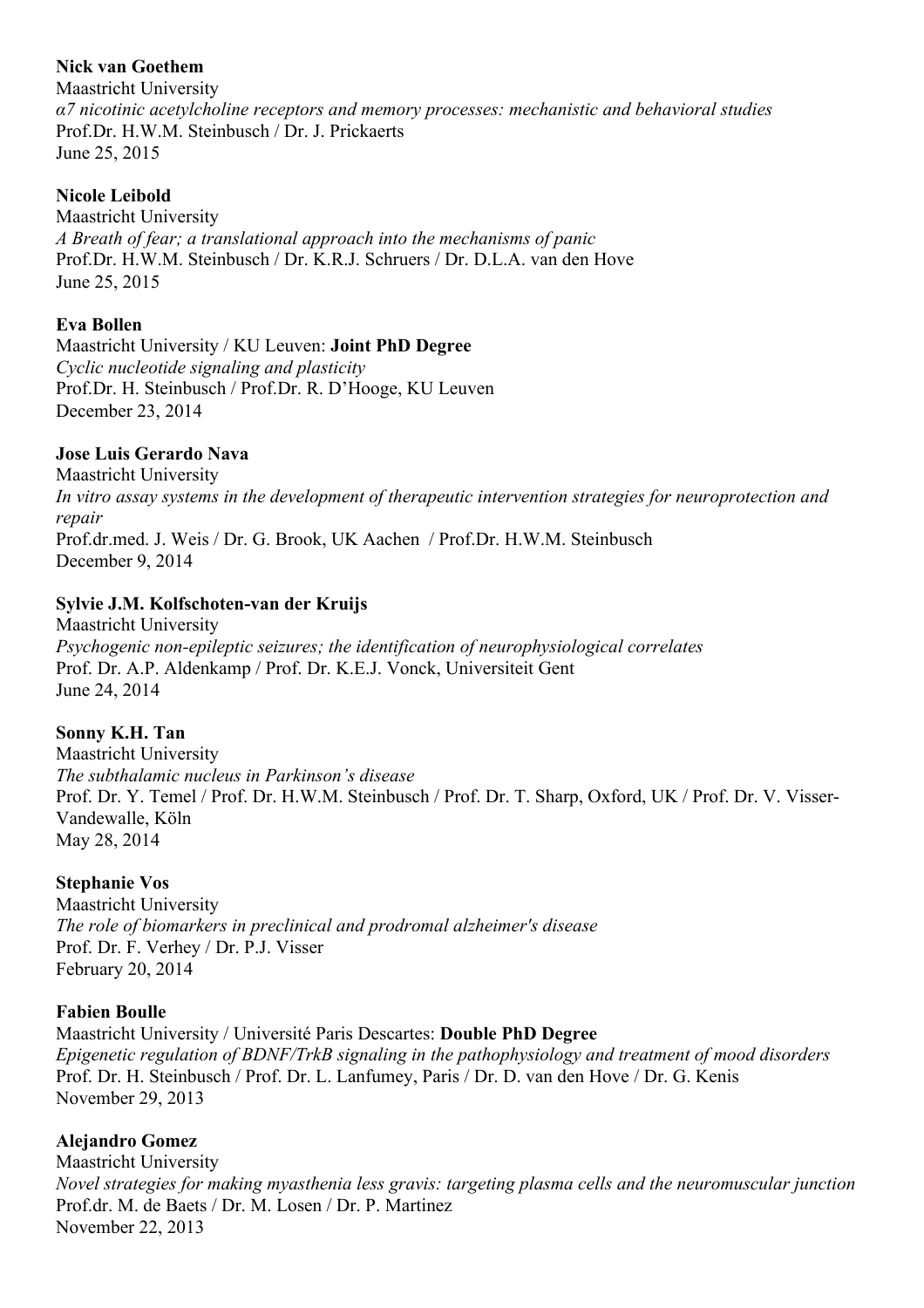### **Mohammad Sajjad Rahnama'i**

Maastricht University *Prostaglandins and Phosphodiesterases in the Urinary Bladder Wall* Prof. Dr. Ph. Van Kerrebroek / Prof. Dr. S. de Wachter / Dr. G.van Koeveringe November 22, 2013

#### **Ine Rayen**

Maastricht University *Effects of developmental fluoxetine exposure on neurobehavioral outcomes* Prof. Dr. H. Steinbusch / dr. J.L. Pawluski / dr. T.D.Charlier, ULg October 23, 2013

#### **Bieke Broux**

University of Hasselt *T cell homeostasis: disturbed in autoimmune diseases?* Prof. dr. Stinissen May 21, 2013

#### **Marisela Martinez-Claros**

Maastricht University *Hippocampal plasticity and corticosterone: From dendrites to behaviour* Prof. Dr. H. Steinbusch / Dr. J. Pawluski / Dr. J. Prickaerts May 16, 2013

### **Leonidas Chouliaras**

Maastricht University *Epigenetic Regulation in Aging and Alzheimer's disease: a translational perspective* Prof. Dr. H. Steinbusch / Dr. B. Rutten / Dr. D. van den Hove May 3, 2013

#### **Olga Reneerkens**

Maastricht University *Can PDE inhibition improve cognition?* Prof. Dr. H. Steinbusch / Dr. J. Prickaerts April 18, 2013

#### **Jeroen Bogie**

University of Hasselt *Macrophages as mediators of protective autoimmunity in multiple sclerosis* Prof.Dr. J. Hendriks / Prof. dr. Stinissen / Prof.Dr. N. Hellings April 10, 2013

#### **Evi Vlassaks**

Maastricht University *Elucidating the underlying mechanisms of inflammation caused by perinatal asphyxia and chorioamnionitis* Prof. Dr. J. Vles / Prof. Dr. M. de Baets / Prof. Dr. B. Kramer / Dr. A. Gavilanes December 17, 2012

#### **Gisela Wolters-Gregorio**

Maastricht University *Coping after acquired brain injury: road to adaption* Prof.Dr. C.M. van Heugten / Prof.Dr. F. Verhey / Dr. S.Z. Stapert December 21, 2012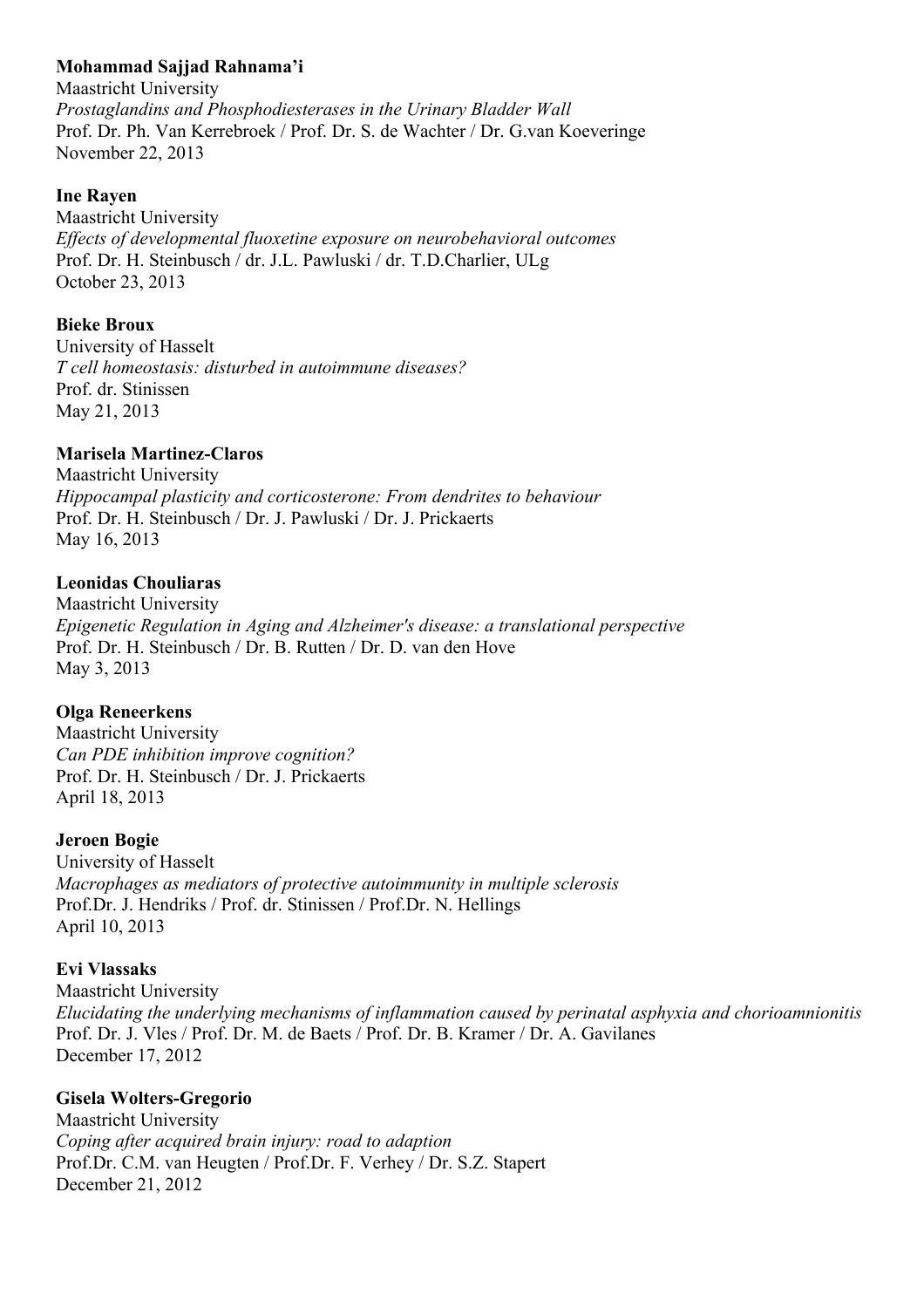### **Inge Klinkenberg**

Maastricht University *Muscarinic M1 receptor modulation of cognition using a translational approach* Prof.dr. W.J. Riedel / Dr. A. Blokland December 13, 2012

#### **Marlien Aalbers**

Maastricht University *Inflammation & Stimulation* Prof.Dr. J. Vles / Prof. Dr. M. de Baets / G.Hoogland / H. Majoie December 7, 2012

### **Sabrina Schäfer**

Université catholique de Louvain *Immunomodulatory properties of bone marrow-derived mesenchymal stem cells: influence on neuroinflammation* Prof. Dr. E. Hermans October 18, 2012

## **Chiara Mencarelli**

Maastricht University *Ceramide transporters in neuroinflammation and neurodegenerative diseases* Prof.dr. M. de Baets / Prof.dr. H. Steinbusch / Dr. P. Martinez-Martinez June 27,2012

#### **Ali Jahanshahi**

Maastricht University *Structural plasticity of the serotonergic and dopaminergic systems: a multidisciplinary approach* Prof.dr. H. Steinbusch / Prof.dr. Y. Temel / Dr. L.W. Lim May 23, 2012

#### **Frank Dennissen**

Maastricht University *Coping with mutant ubiquitin in health and neurodegenerative disease* Prof.dr. H. Steinbusch / Dr. F.W. van Leeuwen / Dr. N. Kholod March 12, 2012

## **Jochen de Vry**

Maastricht University *BDNF signaling and cellular plasticity: implications for depression* Prof.dr. H. Steinbusch / Prof.dr. M. de Baets / Dr. J. Prickaerts March 7, 2012

## **Marijke Lemmens**

Maastricht University *Focus on AD: Morphological alterations in mouse models of Alzheimer's disease* Prof.dr. H. Steinbusch / Prof. Dr.med. C. Schmitz / Dr. B. Rutten August 12, 2011

## **Kathleen Vrolix**

Maastricht University *The autoreactive B Cell response in myastenia gravis* Prof.dr. M. de Baets / Prof.dr. V. Somers / Dr. P. Martinez-Martinez / Dr. M. Losen July 10, 2011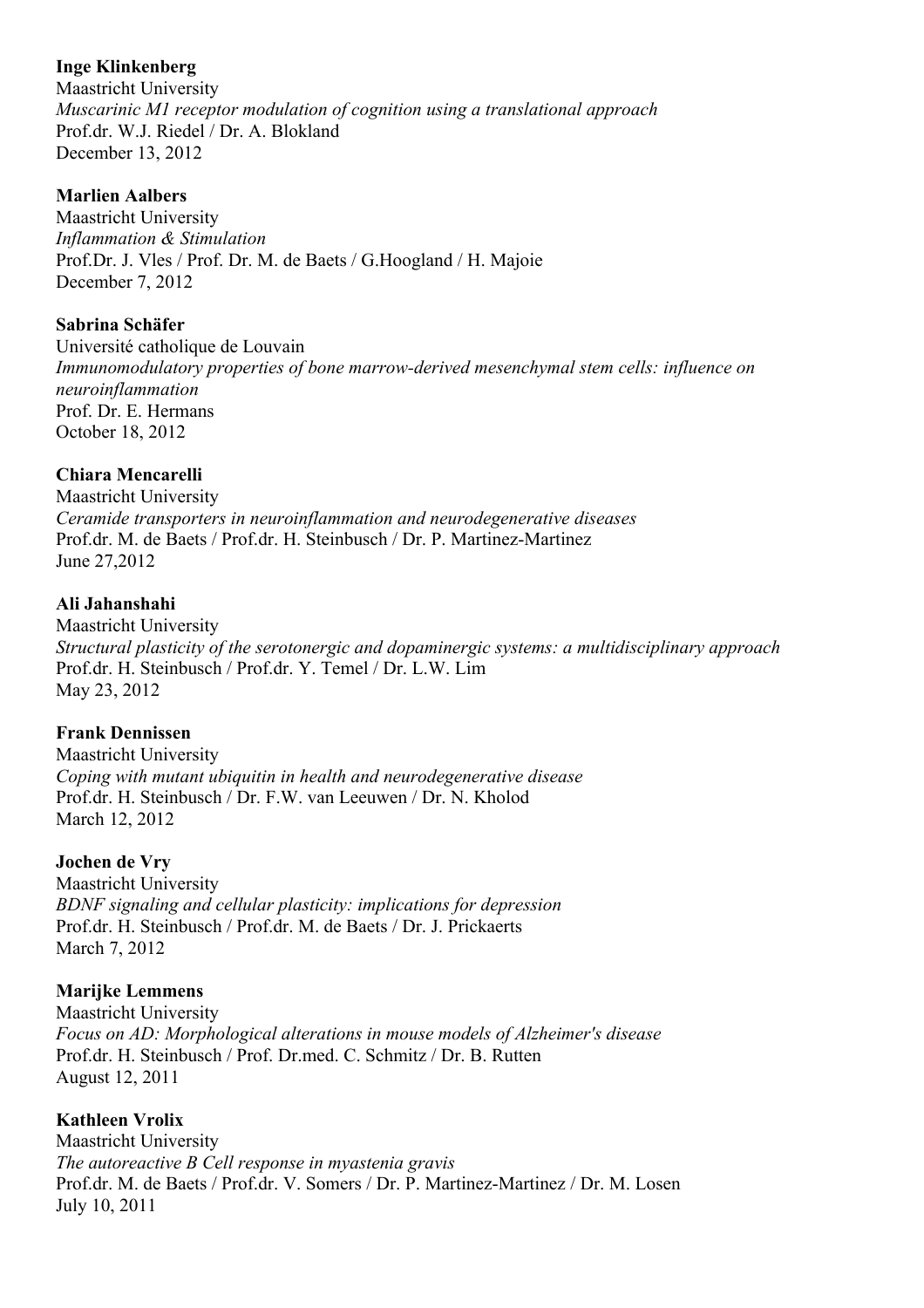#### **Julie Berger**

Université catholique de Louvain *Influence of neuroinflammation on the regulation of glutamate handling in astrocytes, link with neuropathies* Prof. Dr. E. Hermans September 29, 2011

#### **Tomasz Jaworski**

Katholieke Universiteit Leuven *Generation and Characterization of Adeno-associated Viral Model for Protein TAU-Mediated Neurodegeneration and the Role of GSK3 in Alzheimer's Disease* Prof. dr. F. van Leuven September 20, 2011

#### **Heidi Jacobs**

Maastricht University *Parietal Matters in Early Alzheimer's Disease: Evidence from Structural and Functional MRI* Prof. dr. J. Jolles / Prof. dr. F. Verhey / Dr. M. van Boxtel June 7, 2011

### **Sabien van Neerven**

Maastricht University *Modulation of the neuroinflammatory response after spinal cord injury* Prof.dr. H. Steinbusch / Prof. Dr. M. van Kleef / Dr. R. Deumens / Dr. J. Mey, RWTH Aachen April 20, 2011

### **Tim van Mierlo**

Maastricht University *Brain Sterol Metabolism Modulating Alzheimer's Disease* Prof.dr. H. Steinbusch / Dr. M. Mulder / Prof. Dr. Dr. rer nat. D. Lütjohann, University of Bonn September 30, 2010

## **Liesbeth Goossens**

Maastricht University *The threatened brain: magnetic resonance imaging studies into fear and panic* Prof. dr. E.J.L. Griez / dr. K.R.J. Schruers / dr. S. Sunaert, KU Leuven June 5, 2009

#### **Wilma van Staveren**

Maastricht University *Phosphodiesterases in development* Prof. Dr. H. Steinbusch / Dr. J. de Vente

## **Ivona Brasnjevic**

Maastricht University *Molecular and cellular alterations in the aging and Alzheimer's disease brain* Prof. Dr. H. Steinbusch / Dr. B. Rutten / Dr. P. Martinez-Martinez March 19, 2010

#### **Thibaut Sesia**

Maastricht University *Nucleus Accumbens Stimulate your Impulse* Prof. Dr. H. Steinbusch / Prof. Dr. V. Visser-Vandewalle / Dr. Y. Temel January 13, 2010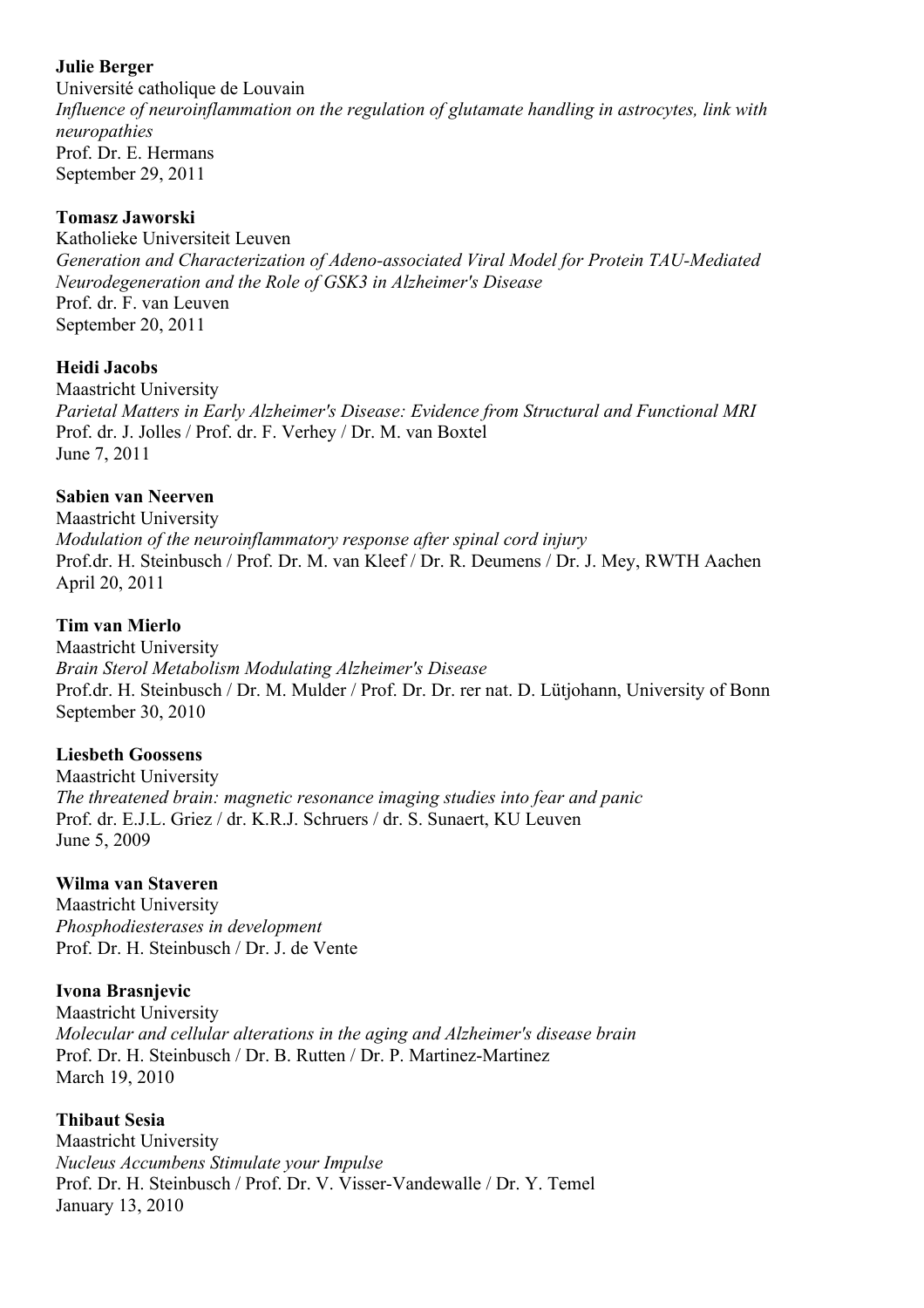## **Maria de Gracia Dominguez**

Maastricht University *A Dynamic model of the onset of clinical psychosis from an epidemiological perspective* Prof. Dr. J. van Os / Dr. L. Krabbendam / Dr. M. Wichers December 17, 2009

### **Eva van Donkelaar**

Maastricht University *Challenging the serotonin system: A mechanistic approach to the method of acute tryptophan depletion in rodents* Prof. Dr. H. Steinbusch / Dr. J. Prickaerts / Dr. P.A.T. Kelly, University of Edinburgh / Dr. A. Blokland September 17, 2009

## **Melanie Föcking**

Maastricht University /Max-Planck-Institute for Neurological Research Cologne *Identification and Characterisation of Stress-regulated Genes in the Central Nervous System* Prof. Dr. H. Steinbusch / Prof. Dr. D.R. Cotter July 3, 2009

## **Roselie Diederen**

Maastricht University *Biochemical and clinical factors in rhegmatogenous retinal detachment* Prof. Dr. F. Hendrikse / Dr. E.C. La Heij / Dr. J. De Vente April 5, 2009

### **Lim Lee Wei**

Maastricht University *The periaqueductal gray and defensive behaviour* Prof. Dr. H. Steinbusch / Prof. Dr. V. Visser-Vandewalle / Dr. Y. Temel / Dr. A. Blokland February 5, 2009

#### **Balázs Gaszner**

UMC St Radboud Nijmegen *Plastic Responses to Stress by the Rodent Urocortinergic Edinger-Westphal Nucleus* Prof. Dr. E.W. Roubos / Dr. L.T. Kozicz December 5, 2008

#### **Evi Lemmens**

Maastricht University / Hasselt University *Effects of Experimental Febrile Seizures on the Developing Brain* Prof. Dr. H. Steinbusch / Prof. Dr. E. Breuls / Dr. G. Hoogland November 26, 2008

#### **Imke van Kooten**

Maastricht University *Autism counts: Stereological studies on human postmortem brains and a mouse model for autism* Prof. Dr. H. Steinbusch / Prof. Dr. H. van Engeland / Dr. C. Schmitz November 6, 2008

#### **Kris Rutten**

Maastricht University *The effects of Phosphodiesterase inhibition on memory* Prof. Dr. H. Steinbusch / Dr. A. Blokland May 30, 2008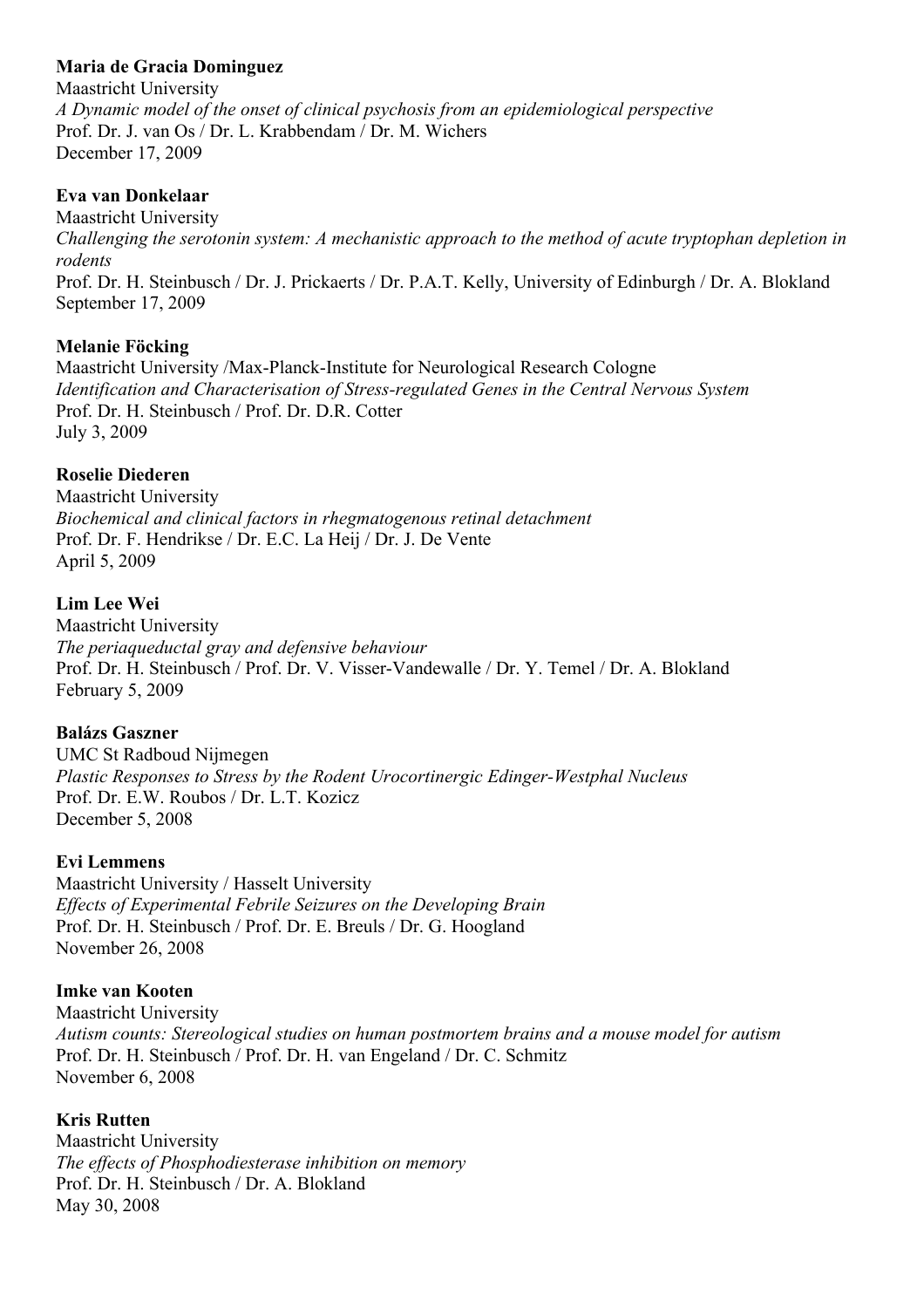## **Matteo Bruschettini**

Maastricht University *Antenatal Corticosteroids and Brain Development: The use of S100B as an Early Predictor of Brain Impairment* Prof. Dr. H. Steinbusch / Prof. Dr. C.E. Blanco / Dr. D. Gazzolo, University of Genoa, Italy / Dr. D. van den Hove November 14, 2007

## **Ellen Boelen**

Maastricht University / Hasselt University *An in vitro and in vivo study towards the effect of Chlamydia pneumoniae infection on brain cells* Prof. Dr. C. Bruggeman / Prof. Dr. H. Steinbusch / Dr. F. Stassen / Dr. A. van der Ven, Radboud Universiteit Nijmegen July 5, 2007

# **Yasin Temel**

Maastricht University *The subthalamic nucleus: a novel motor-associative-limbic interface* Prof. Dr. H. Steinbusch / Prof. Dr. E. Beuls / Dr. V. Visser Vandewalle February 2, 2007

**Aye-Mu Myint**

Maastricht University *Neurochemistry Immune Systems Interaction in Depression* Prof. Dr. H. Steinbusch / Prof. Dr. B. Leonard / Prof. Dr. S. Scharpé, Antwerp, Belgium January 18, 2007

# **Tom Vandooren**

Katholieke Universiteit Leuven *Analysis of BACE and ApoE4 in mouse models for Alzheimer's disease* Prof. Dr. F. Van Leuven 2006

## **Tom Vandebroek**

Katholieke Universiteit Leuven *Elucidation of the molecular mechanism that lead to tau aggregation* Prof. Dr. F. Van Leuven 2006

## **Guido Koopmans**

Maastricht University *Therapeutic approaches and functional recovery in experimental spinal cord injury* Prof. Dr. H. Steinbusch / Dr. B. Joosten November 30, 2006

## **Paula Jansen**

Maastricht University *Cholesterol metabolism in the brain: role in Alzheimer's disease* Prof. Dr. F. Ramaekers / Dr. M. Mulder October 25, 2006

## **Ronald Deumens**

Maastricht University *Transplantation of cell/biomatrix complexes in experimental spinal cord injury*